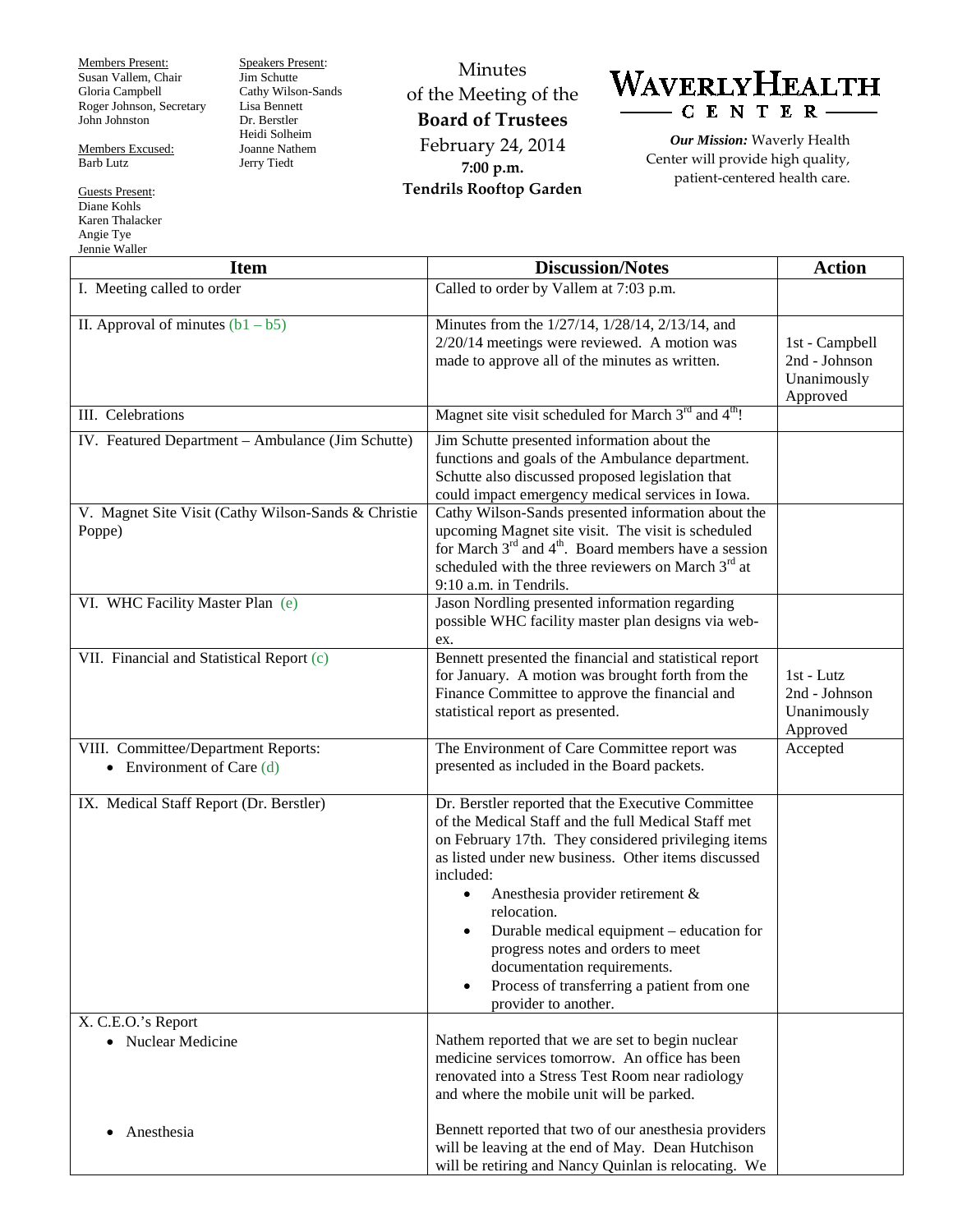|                                                                                                                                                                                                                                                                                                                                     | have begun the recruitment process.                                                                                                                                                                                                                                                                                                                                                                                                                                     |                                                                         |
|-------------------------------------------------------------------------------------------------------------------------------------------------------------------------------------------------------------------------------------------------------------------------------------------------------------------------------------|-------------------------------------------------------------------------------------------------------------------------------------------------------------------------------------------------------------------------------------------------------------------------------------------------------------------------------------------------------------------------------------------------------------------------------------------------------------------------|-------------------------------------------------------------------------|
| General Surgery Recruitment Update                                                                                                                                                                                                                                                                                                  | Bennett presented an update on the general surgery<br>recruitment process.                                                                                                                                                                                                                                                                                                                                                                                              |                                                                         |
| <b>RAGBRAI</b><br>$\bullet$                                                                                                                                                                                                                                                                                                         | Solheim reported that she is involved in a city task<br>force planning for the July 24 <sup>th</sup> RAGBRAI overnight<br>stay in Waverly.                                                                                                                                                                                                                                                                                                                              |                                                                         |
| XI. Patient Satisfaction Report (Heidi Solheim) (f1 -<br>f5)                                                                                                                                                                                                                                                                        | Solheim presented the Press Ganey patient<br>satisfaction survey results for the period ending<br>December 31st. She presented information on<br>survey trending and the status of our "Raise the Bar"<br>projects.                                                                                                                                                                                                                                                     |                                                                         |
| XII. Old Business<br>Christophel Clinic Expansion<br>$\bullet$                                                                                                                                                                                                                                                                      | Solheim reported that they are scheduled to do the<br>final punch list and walk-through for Phase 2 of the<br>Christophel Clinic project on March 4 <sup>th</sup> . She noted<br>that some of the materials removed during the<br>renovation have been re-used in the Green Entrance<br>and the Stress Test Room. Solheim reported that the<br>total project came in under budget, with<br>approximately \$15,000 of the \$31,000 contingency<br>budget being utilized. |                                                                         |
| XIII. New Business                                                                                                                                                                                                                                                                                                                  |                                                                                                                                                                                                                                                                                                                                                                                                                                                                         |                                                                         |
| <b>Nursing Annual Report</b><br>$\bullet$                                                                                                                                                                                                                                                                                           | Nathem presented the Nursing Annual Report as<br>included in the Board packets. A motion was made<br>to accept the report as presented.                                                                                                                                                                                                                                                                                                                                 | 1st - Campbell<br>2nd - Johnson<br>Unanimously                          |
| Request for Privileges:<br>· Alina Stanica, MD - Consulting, Pediatrics,<br><b>Cedar Falls Pediatrics</b><br>$\blacksquare$ Thomas Petrie, DO – Consulting<br>Ophthalmology, CVMS<br>Aaron Bennett, DO, Courtesy, General<br>Surgery, Sanford Health<br>Kamran Karimi, MD - Courtesy,<br>Cardiothoracic Vascular Services, Covenant | Privileging items were presented as individually<br>listed at left. All files have been reviewed by the<br>Executive Committee of the Medical Staff. The<br>Executive Committee recommends approval. A<br>motion was made to approve all privileging items as<br>individually considered and recommended by the<br>Executive Committee of the Medical Staff.                                                                                                            | Approved<br>1st - Johnston<br>2nd - Campbell<br>Unanimously<br>Approved |
| Change of Status - Provisional to Regular<br>Appointment to Medical Staff:<br>• Paul Lantz, DPM - Courtesy, Podiatry,<br>Family Foot Health Care PLC<br>Courtney Bochmann, DO - Active, Family<br>Practice, AHC<br>• Pankaj Nagaraj, MD - Consulting,<br>Pediatrics, Allen                                                          |                                                                                                                                                                                                                                                                                                                                                                                                                                                                         |                                                                         |
| Continuation of Provisional Appointment to<br>$\bullet$<br><b>Medical Staff:</b><br>• Allyson Landfair, ARNP - Courtesy,<br>Cardiothoracic Vascular Services, NICTSC<br>PC<br>Kent Nickell, MD - Consulting, Pathology,<br>Allen                                                                                                    |                                                                                                                                                                                                                                                                                                                                                                                                                                                                         |                                                                         |
| <b>Resignations from Medical Staff:</b><br>$\bullet$<br>• Danielle Bakewell, ARNP - Consulting,<br>Family Practice, Winneshiek Medical<br>Center                                                                                                                                                                                    |                                                                                                                                                                                                                                                                                                                                                                                                                                                                         |                                                                         |
| New/Revised Policies & Procedures: None                                                                                                                                                                                                                                                                                             | There were no new/revised policies.                                                                                                                                                                                                                                                                                                                                                                                                                                     |                                                                         |